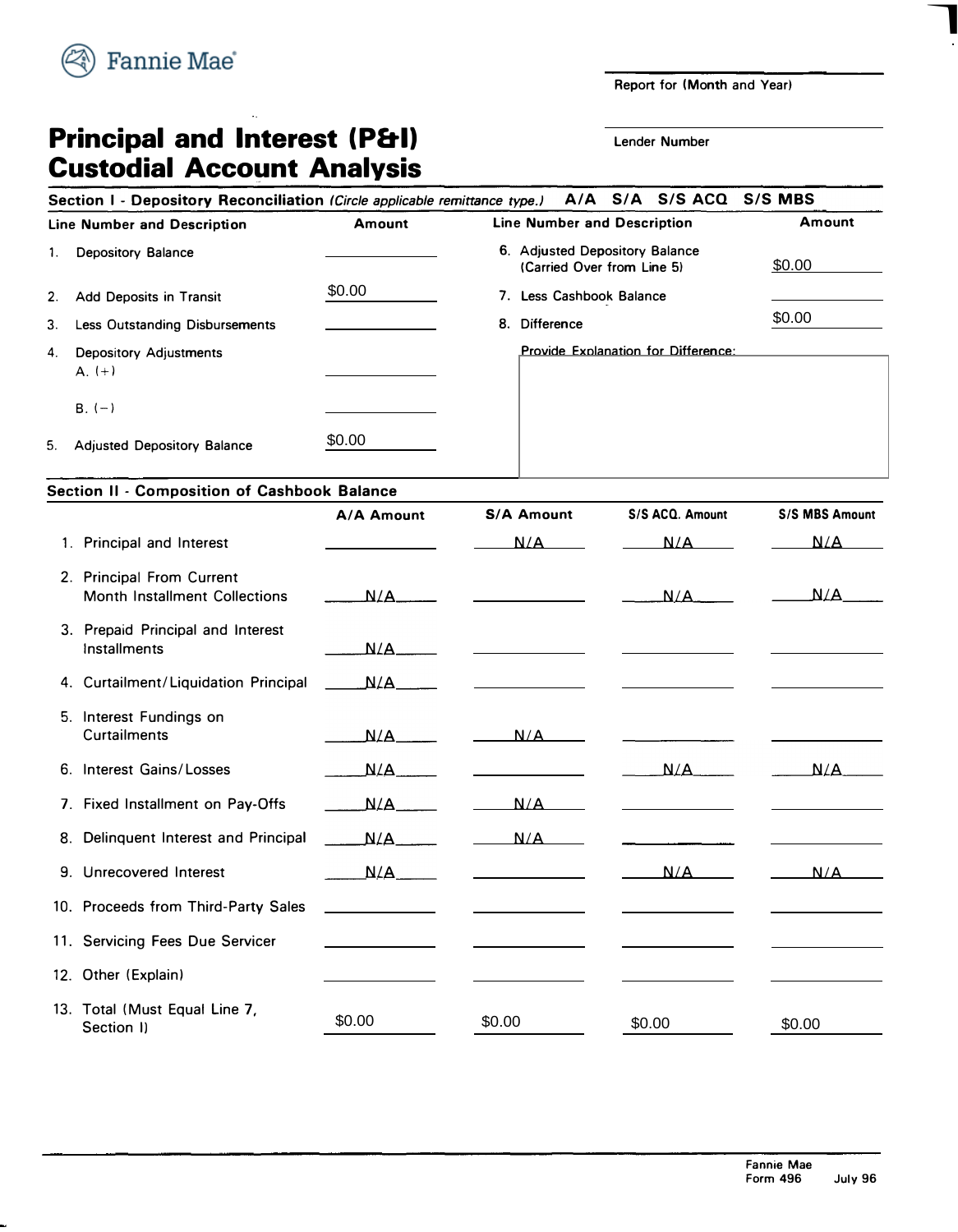| Section III - Explanation of Line Items in Section I |                      |        |  |  |  |  |  |
|------------------------------------------------------|----------------------|--------|--|--|--|--|--|
| 1. Deposits In Transit (Line 2, Section I)           |                      |        |  |  |  |  |  |
| Date Funds Received                                  | Date Funds Deposited | Amount |  |  |  |  |  |
|                                                      | ä,<br>$\bullet$      |        |  |  |  |  |  |
|                                                      |                      |        |  |  |  |  |  |
|                                                      |                      |        |  |  |  |  |  |
|                                                      |                      |        |  |  |  |  |  |
|                                                      |                      |        |  |  |  |  |  |
|                                                      |                      |        |  |  |  |  |  |
|                                                      |                      |        |  |  |  |  |  |
| 2. Outstanding Disbursements (Line 3, Section I)     |                      |        |  |  |  |  |  |
| Date of Disbursement                                 | Explanation          | Amount |  |  |  |  |  |
|                                                      |                      |        |  |  |  |  |  |
|                                                      |                      |        |  |  |  |  |  |
|                                                      |                      |        |  |  |  |  |  |
|                                                      |                      |        |  |  |  |  |  |
|                                                      |                      |        |  |  |  |  |  |
|                                                      |                      |        |  |  |  |  |  |
|                                                      |                      |        |  |  |  |  |  |
| Depository Adjustments (Line 4, Section I)<br>3.     |                      |        |  |  |  |  |  |
| <b>Explanation of Adjustments</b>                    |                      | Amount |  |  |  |  |  |
|                                                      |                      |        |  |  |  |  |  |
|                                                      |                      |        |  |  |  |  |  |
|                                                      |                      |        |  |  |  |  |  |
|                                                      |                      |        |  |  |  |  |  |
|                                                      |                      |        |  |  |  |  |  |
|                                                      |                      |        |  |  |  |  |  |
|                                                      |                      |        |  |  |  |  |  |
| Lender Name                                          |                      | Date   |  |  |  |  |  |
|                                                      |                      |        |  |  |  |  |  |
|                                                      |                      |        |  |  |  |  |  |
| Certified By                                         |                      | Title  |  |  |  |  |  |
|                                                      |                      |        |  |  |  |  |  |
|                                                      |                      |        |  |  |  |  |  |
|                                                      |                      |        |  |  |  |  |  |

Name of Depository Institution and Account Number